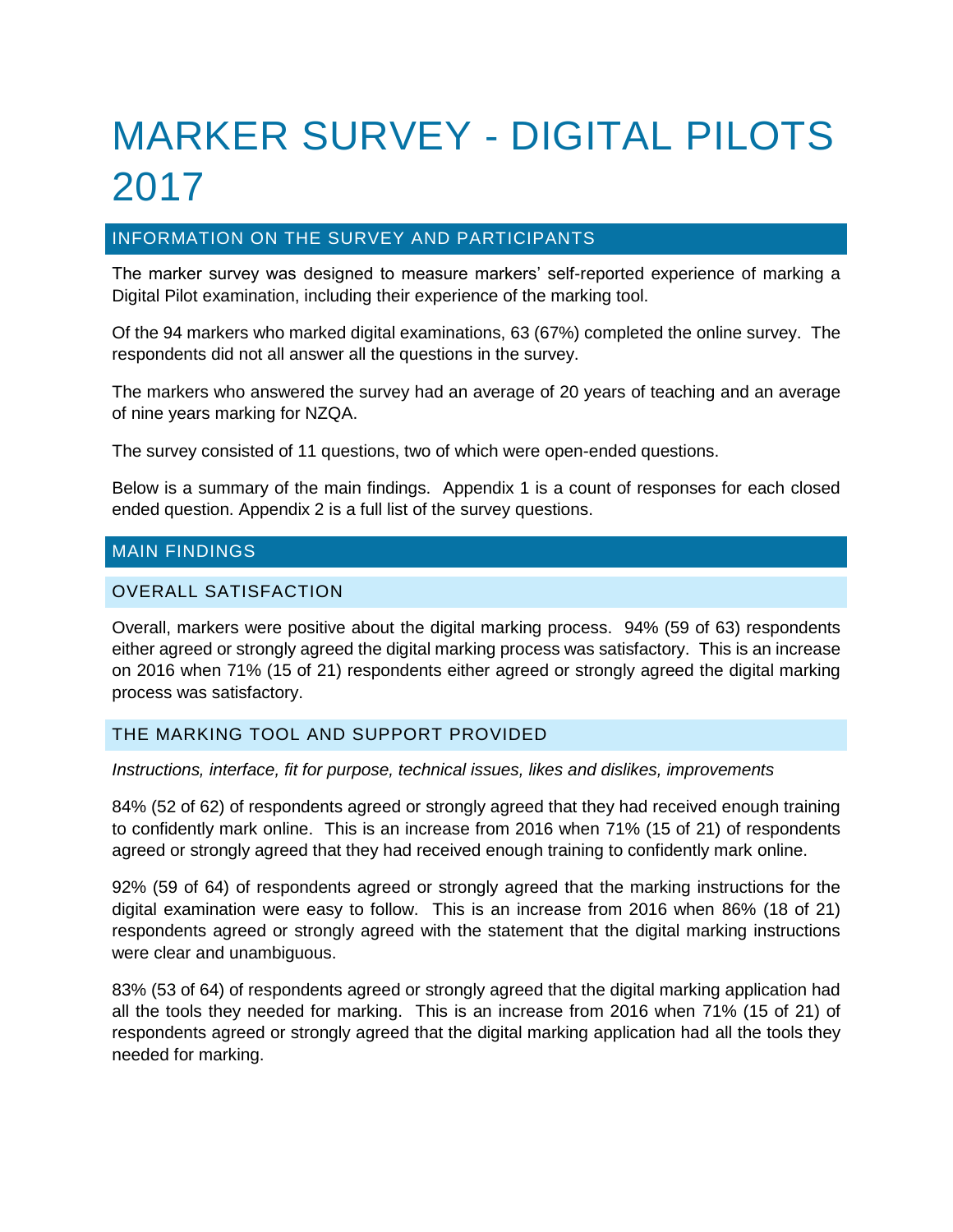81% (52 of 64) of respondents agreed or strongly agreed that the digital marking interface was easy to use. This is a similar level of positive response to 2016 when 81% (17 of 21) of respondents agreed or strongly agreed that the digital marking interface was easy to use.

43% (27 of 63) of respondents experienced technical issues when marking the digital examination. This is a decrease from 2016 when 75% (15 of 20) respondents experienced technical issues when marking the digital examination. The 27 respondents provided comments about what they experienced. 12 respondents reported issues to do with multiple markers accessing the same script to mark.

*"It seems it was possible to have two markers working on the same script at the same time. Several times I opened a script, only to find the grade button had disappeared and I had no choice but to exit. I then found either someone else had allocated a grade to the paper."*

Other technical issues reported included problems grades assigned defaulting to N0 and with font size.

## THE ONLINE MARKING EXPERIENCE

*Support, assessment schedule, same results vs paper marking, time taken vs paper marking*

84% (51 of 61) respondents agreed or strongly agreed that there was sufficient support given during digital marking. This is an increase from 2016 when 71% (15 of 21) of respondents agreed or strongly agreed that there was sufficient support given during digital marking.

95% (59 of 62) of respondents agreed or strongly agreed that the assessment schedule was easy to follow online. This is a slight increase on 2016 when 89% (17 of 19) of respondents agreed or strongly agreed that the assessment schedule was easy to follow in a digital environment.

98% (62 of 63) of respondents agreed or strongly agreed with the statement that their marking of digital assessments produced the same results as it would have for identical assessments completed on paper. This is an increase on 2016 when 83% (15 of 18) of respondents agreed or strongly agreed that the marking of digital examinations produced the same results as it would have for identical assessments completed on paper.

75% (47 of 63) of respondents agreed or strongly agreed that the marking of digital examinations took less time than the paper examination. This is an increase on 2016 when 62% (13 of 21) of respondents agreed or strongly agreed that the marking of digital examinations took less time than the paper examination.

## FURTHER SUGGESTIONS/FEEDBACK

41 respondents provided feedback about their experiences marking the Digital Pilot examination. Although overall satisfaction with marking digitally was high, respondents provided valuable feedback about the process which will be taken into consideration when planning for future digital examinations. A sample of that feedback under key theme headings is presented below: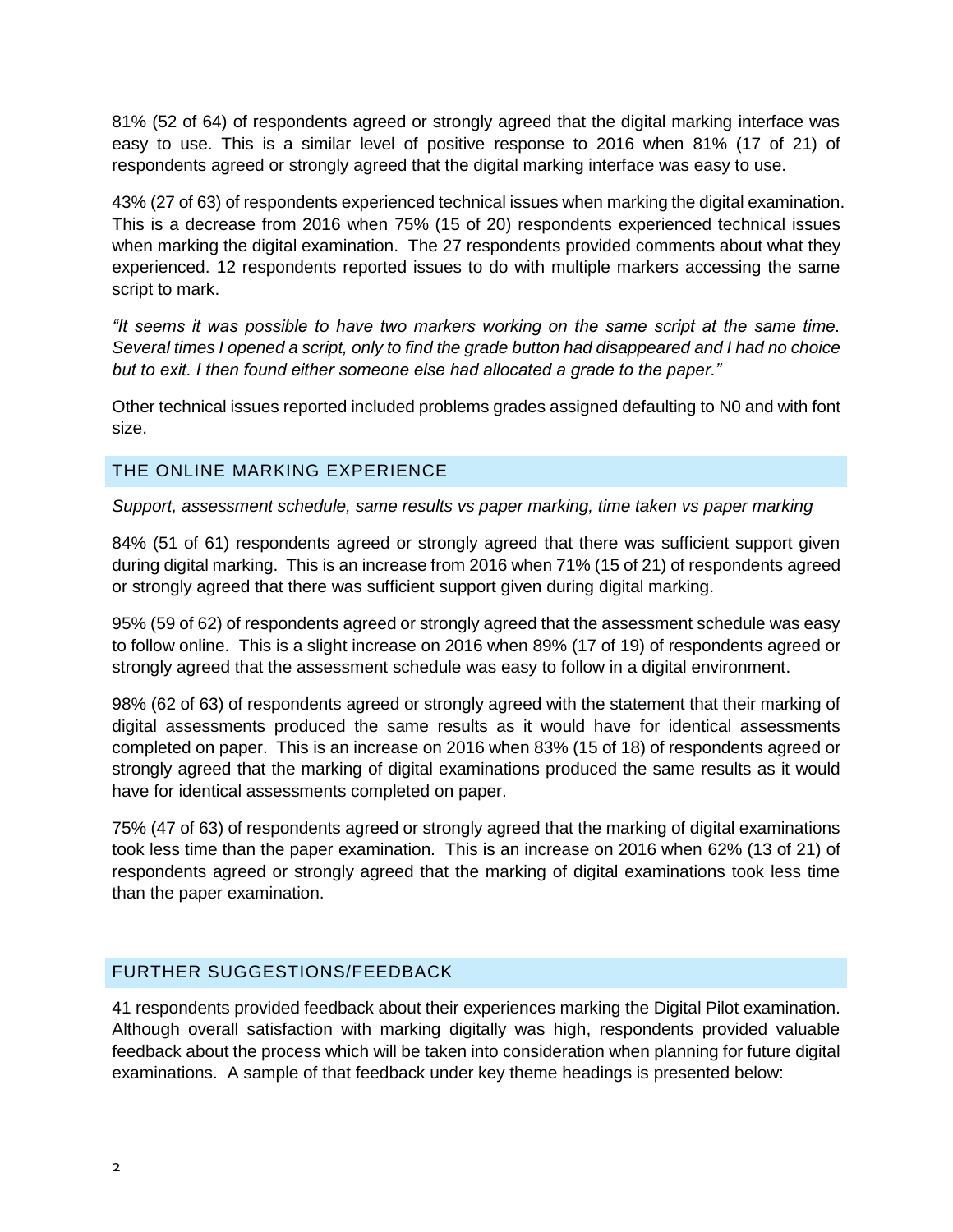## No paper handling

*"Way way simpler than paper marking. No containing, no couriers, no papers to lose etc. Much prefer it."*

## Marker allocation

*"The random nature of choosing which pages to mark was a little messy. Easier to monitor if Panel*  leaders/NZQA assigned a page of 100 to each marker. A lot of confusion over the left over *unmarked pages. I just saw there were many not marked. I do not know if this was because some people did not do their quota or that there were too few markers. I decided to urge my panel markers doing the digital to keep going and do extra but near the end there were still numbers of unmarked scripts. This could have been a real problem. Instructions were probably too vague for those who had not done this before."* 

## Quality control / check marking

*"I also wondered about the checking. I did not have time to do any check marking at the later stages so apart from looking at about six to check the system worked, I was not doing any quality control on this."*

*"It is a process that needed to be double marked - I went back through the ones I had marked the next day and checked that I was happy with the grade awarded and made changes where appropriate. This is an important step in the process and I believe should be done to ensure the integrity of your marking."*

*"Online marking is a lot faster and therefore I think vulnerable to tired markers :-) - I needed to have a break every hour between marking papers online because you get into a roll and mistakes I think could happen."*

## Font size

*Candidates need to be required to use specific fonts and font sizes, attempting to read and access when a candidate has used font 6 is not easy. Increasing size on markers screens meant the page did not show in its entirety across the screen. Paragraph spacing by leaving three lines between paragraphs needs to be taught to digital candidates. Text blocks of 1000+ words make it difficult for markers to keep track of where they are up to when reading the candidates work*

#### 'No Grade' as the default

*It would be helpful to have 'No Grade' as the default and be required to enter N0 manually, to avoid papers being accidentally given a N0.*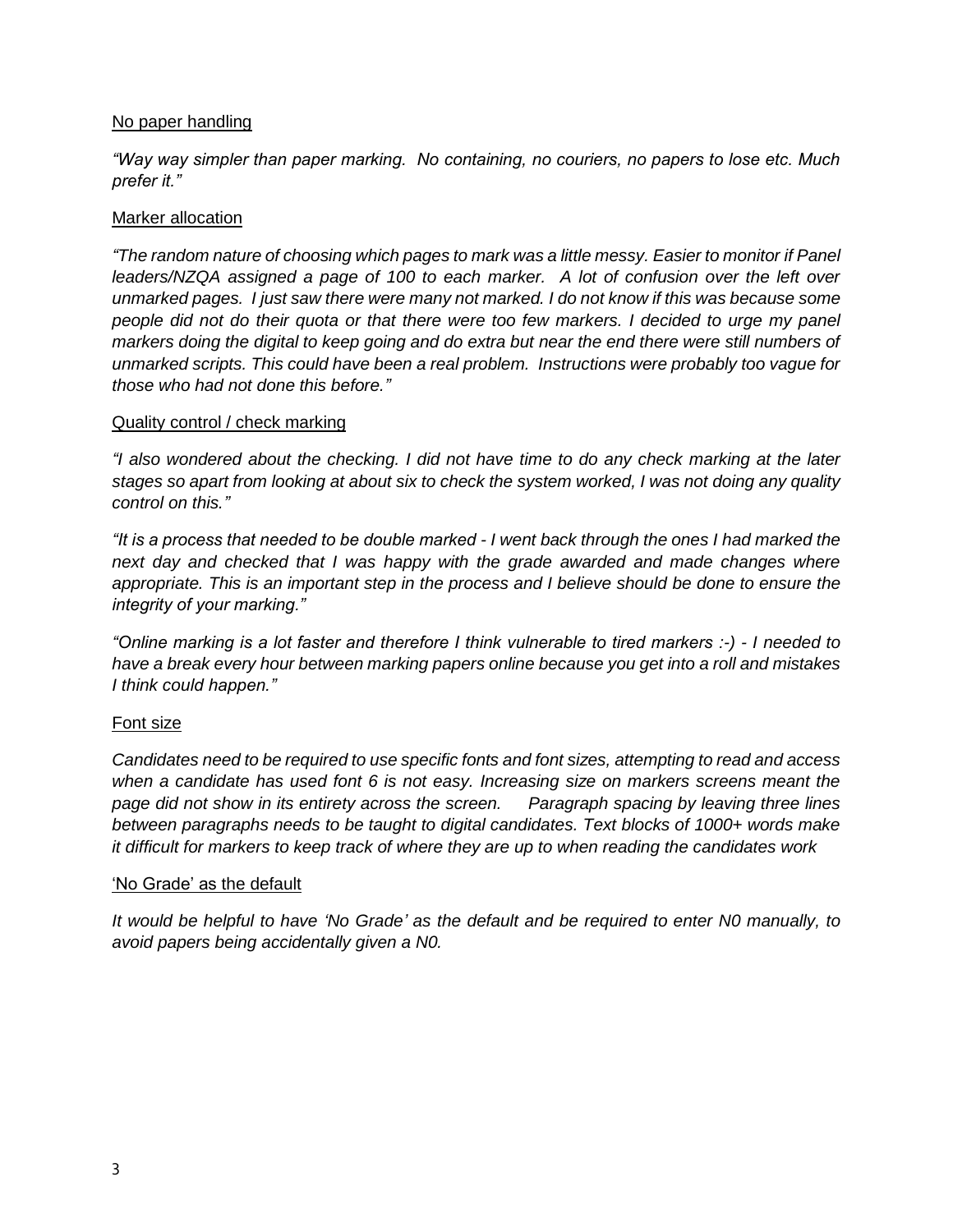# SUMMARISED RESPONSES BY QUESTION

#### **Question 1. I received enough training to confidently mark online.**

|                   | frequency | Percentage |
|-------------------|-----------|------------|
| Strongly agree    | 21        | 33.9       |
| Agree             | 31        | 50.0       |
| Disagree          | 10        | 16.1       |
| Strongly disagree | ი         |            |

#### **Question 2. I received sufficient support from NZQA during the digital marking process.**

|                   | frequency | percentage |
|-------------------|-----------|------------|
| Strongly agree    | 16        | 26.2       |
| Agree             | 35        | 57.4       |
| Disagree          | 9         | 14.8       |
| Strongly disagree |           | 17         |

## **Question 3. I found the marking instructions for the digital examination easy to follow.**

|                   | frequency | percentage |
|-------------------|-----------|------------|
| Strongly agree    | 22        | 34.4       |
| Agree             | 37        | 57.8       |
| <b>Disagree</b>   | 4         | 6.3        |
| Strongly disagree | 1         | 1.6        |

#### **Question 4. I found the digital marking application had all of the tools I needed for marking.**

|                   | frequency | percentage |
|-------------------|-----------|------------|
| Strongly agree    | 19        | 29.7       |
| Agree             | 34        | 53.1       |
| <b>Disagree</b>   | 10        | 15.6       |
| Strongly disagree | 1         | 1.6        |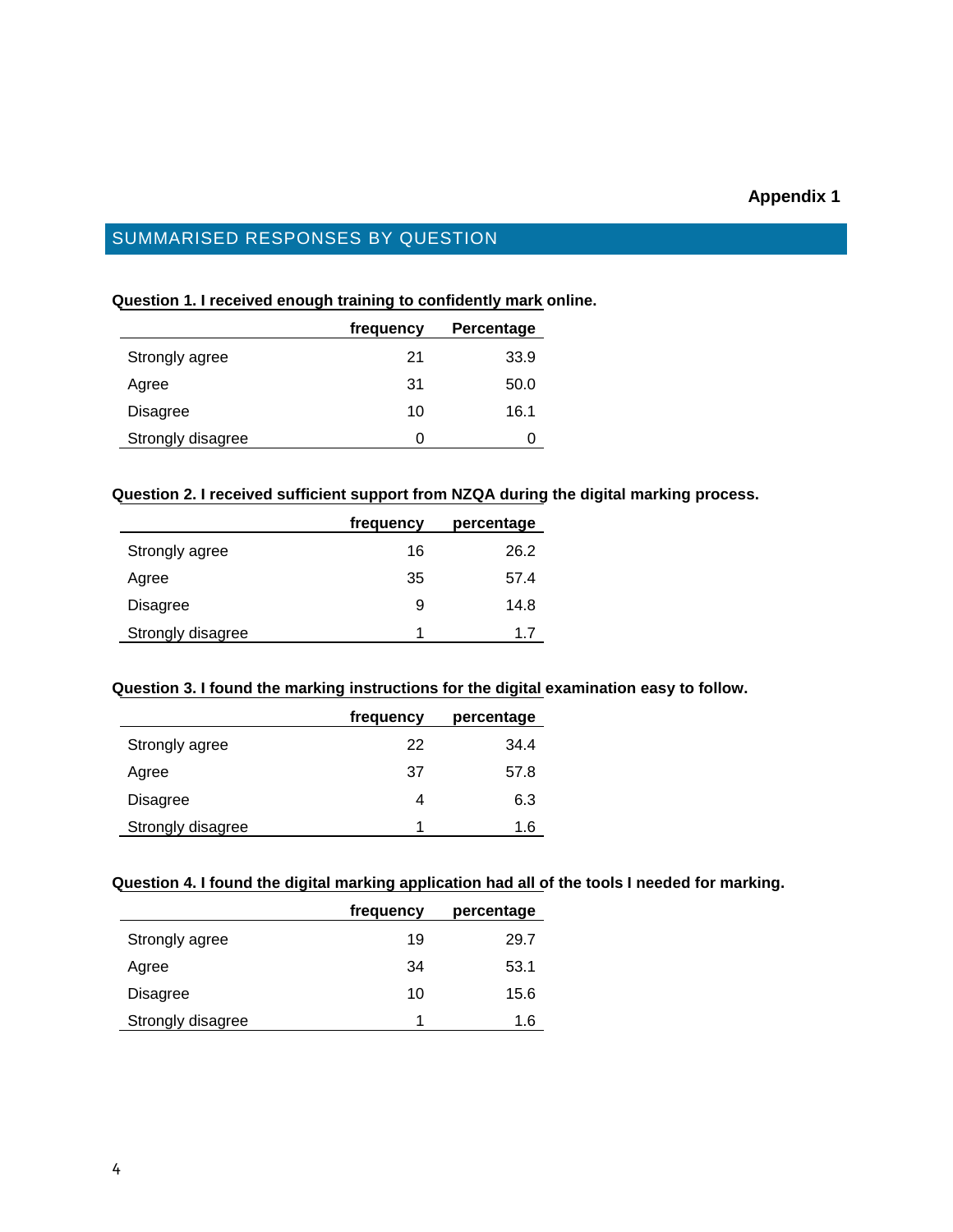| Question 5. I found the marking interface easy to use. |  |  |  |  |  |  |
|--------------------------------------------------------|--|--|--|--|--|--|
|--------------------------------------------------------|--|--|--|--|--|--|

|                   | frequency | percentage |
|-------------------|-----------|------------|
| Strongly agree    | 16        | 25.0       |
| Agree             | 36        | 56.3       |
| Disagree          | 11        | 17.2       |
| Strongly disagree | 1         | 1.6        |

## **Question 6. Did you experience any technical issues when marking the digital examination?**

|      | frequency | percentage |
|------|-----------|------------|
| N٥   | 36        | 57.1       |
| Yes. | 27        | 42.9       |

#### **Question 7. I found the assessment schedule easy to follow online.**

|                   | frequency | percentage |
|-------------------|-----------|------------|
| Strongly agree    | 29        | 46.8       |
| Agree             | 30        | 48.4       |
| Disagree          | 2         | 3.2        |
| Strongly disagree | 1         | 1.6        |

#### **Question 8. I am confident that my marking of digital assessments produced the same results as it would have for identical assessments completed on paper.**

|                   | frequency | percentage |
|-------------------|-----------|------------|
| Strongly agree    | 34        | 54.0       |
| Agree             | 28        | 44.4       |
| <b>Disagree</b>   | 1         | 1.6        |
| Strongly disagree | O         |            |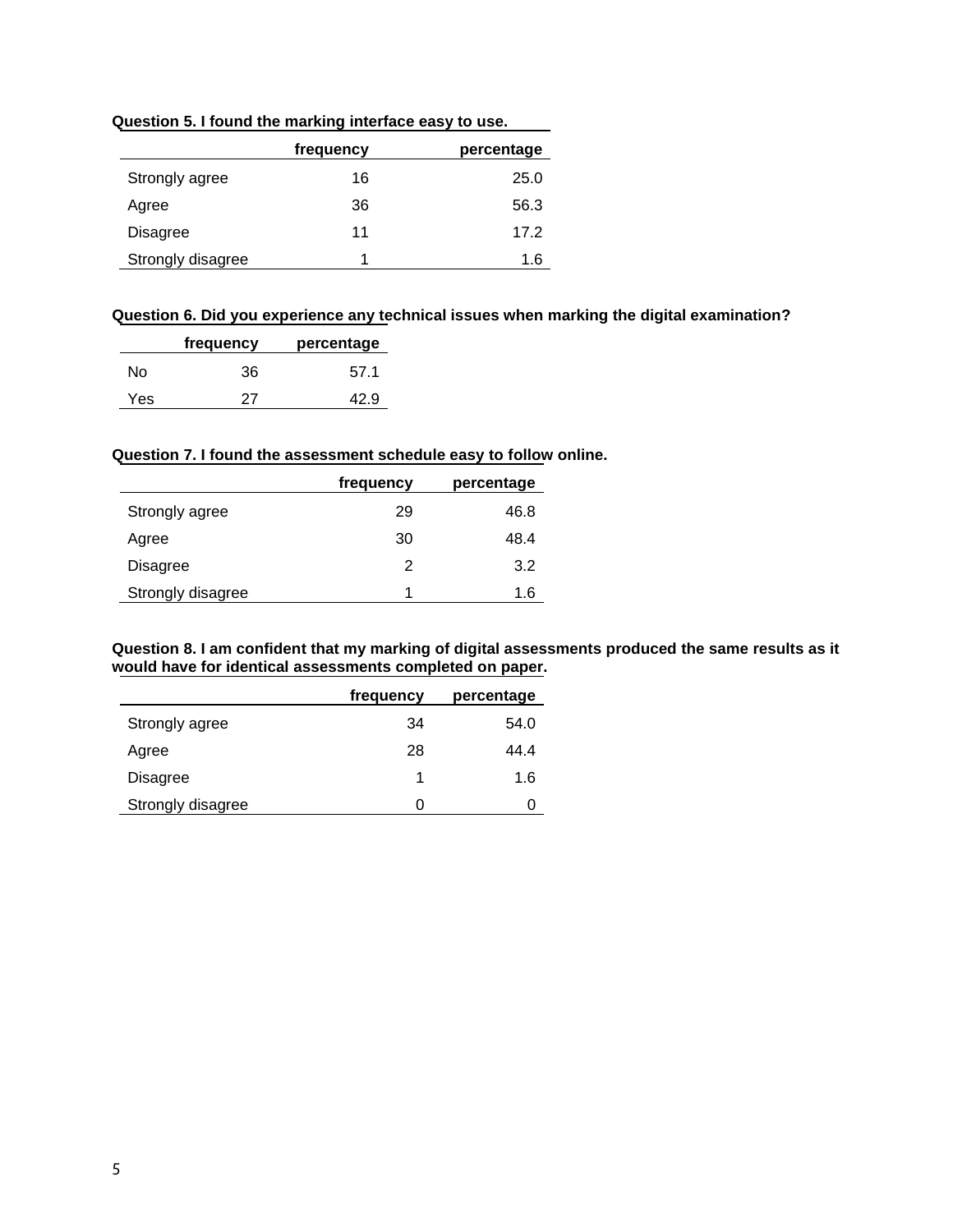**Question 9. I found marking online took less time than marking paper examinations.**

|                   | frequency | percentage |
|-------------------|-----------|------------|
| Strongly agree    | 18        | 28.6       |
| Agree             | 29        | 46.0       |
| Disagree          | 16        | 25.4       |
| Strongly disagree | 0         | 0          |

## **Question 10. Overall, I found the digital marking process satisfactory.**

|                   | frequency | percentage |
|-------------------|-----------|------------|
| Strongly agree    | 26        | 41.3       |
| Agree             | 33        | 52.4       |
| Disagree          | 2         | 3.2        |
| Strongly disagree | 2         | 3.2        |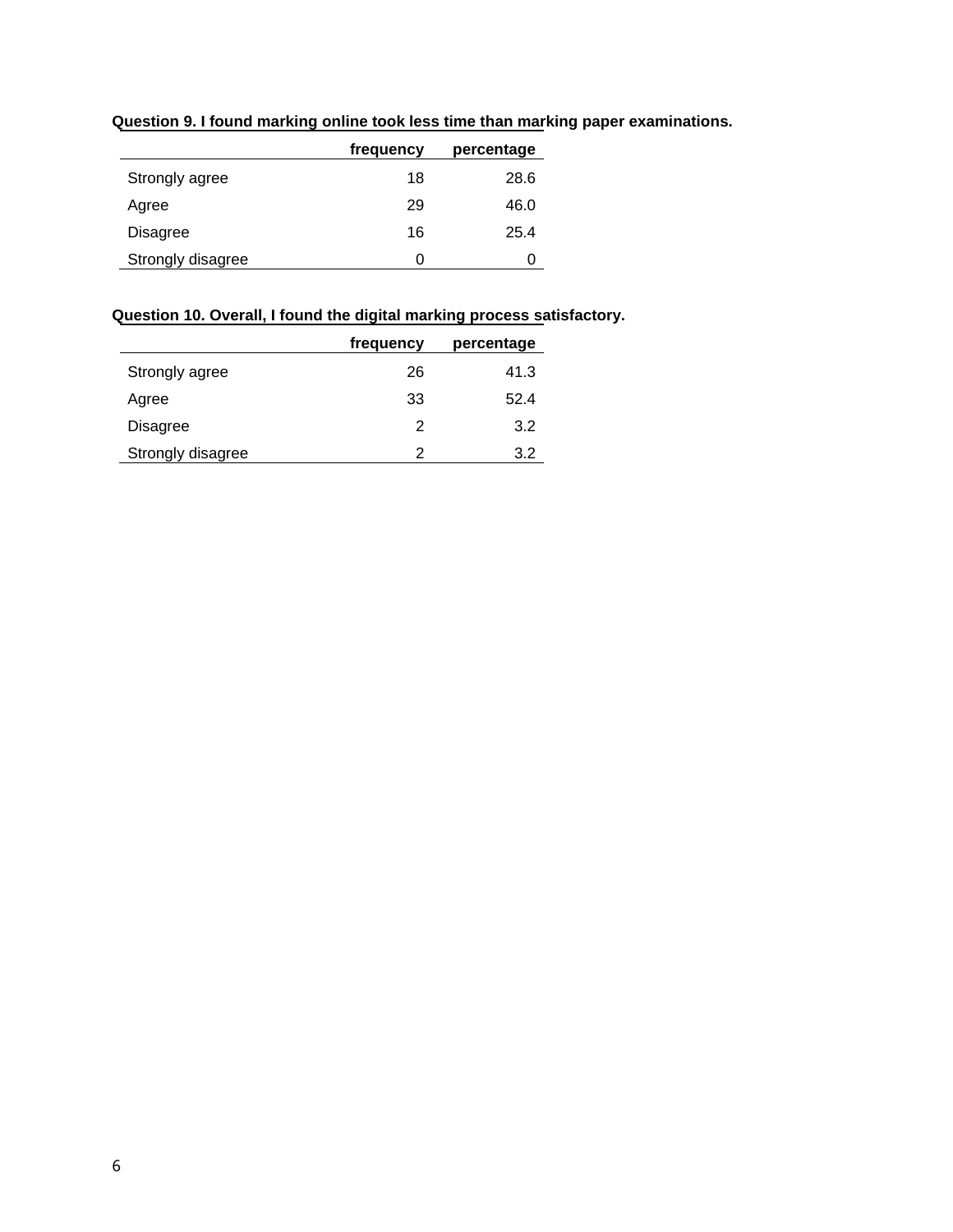#### **Appendix 2**

### SURVEY QUESTIONS

#### Support

1. I received enough training to confidently mark online.

Strongly agree Agree Disagree Strongly disagree

2. I received sufficient support from NZQA during the digital marking process. Strongly agree Agree Disagree Strongly disagree

#### Platform

- 3. I found the marking instructions for the digital examination easy to follow. Strongly agree Agree Disagree Strongly disagree
- 4. I found the digital marking application had all of the tools I needed for marking. Strongly agree Agree Disagree Strongly disagree
- 5. I found the marking interface easy to use. Strongly agree Agree Disagree Strongly disagree
- 6. Did you experience any technical issues when marking the digital examination? No

Yes, please explain.

#### Online Marking

- 7. I found the assessment schedule easy to follow online. Strongly agree Agree Disagree Strongly disagree
- 8. I am confident that my marking of digital assessments produced the same results as it would have for identical assessments completed on paper. Strongly agree Agree Disagree Strongly disagree
- 9. I found that marking online took less time than marking paper examinations. Strongly agree Agree Disagree Strongly disagree
- 10. Overall, I found the digital marking process satisfactory. Strongly agree Agree Disagree Strongly disagree